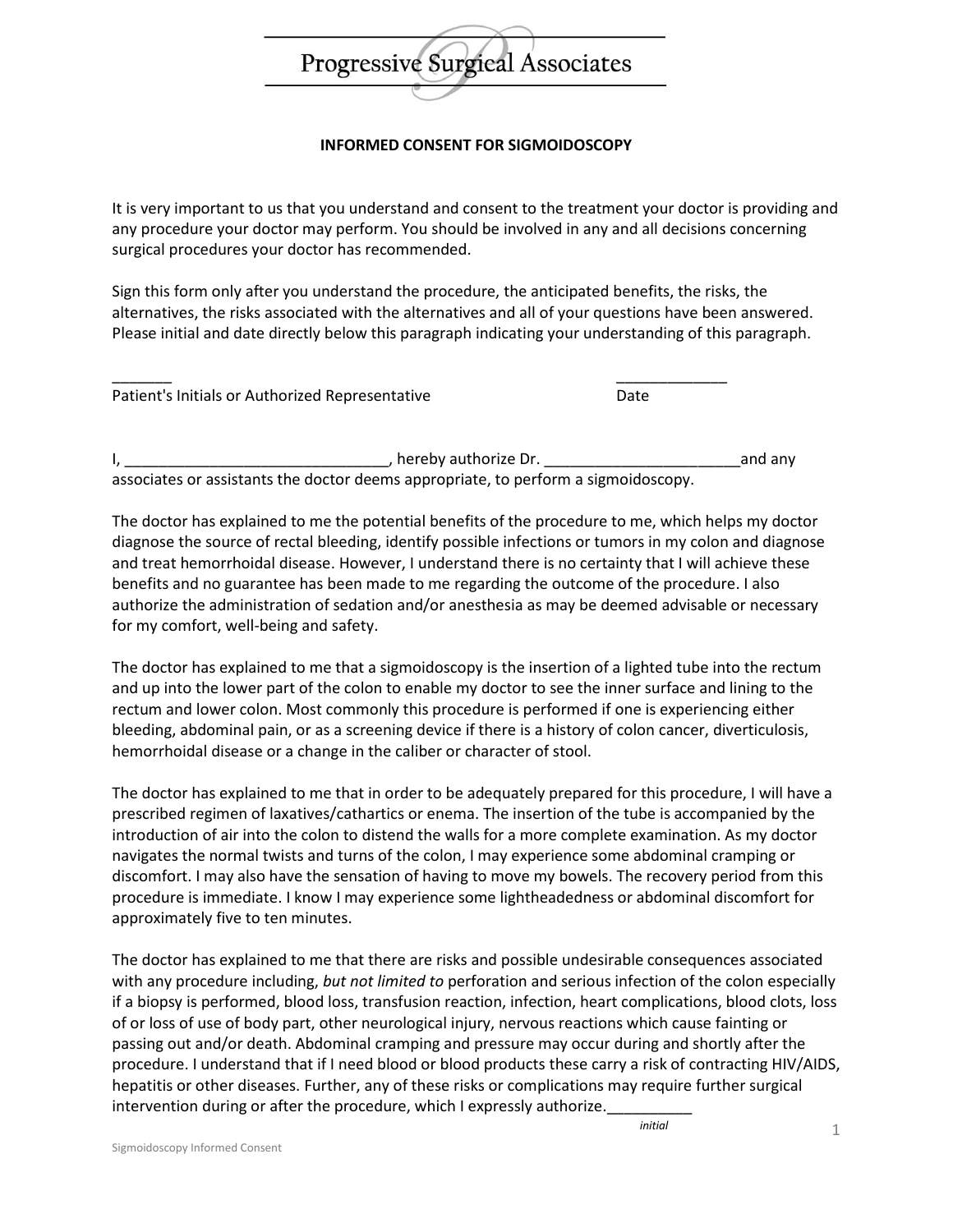In permitting my doctor to perform the procedure, I understand that unforeseen conditions may be revealed that may necessitate change or extension of the original procedure or a different procedure(s) than those already explained to me. I therefore authorize and request that the above-named physician, his/her assistants, or his/her designees perform such procedure(s) as necessary and desirable in the exercise of his/her professional judgment.

Progressive Surgical Associates

In the unlikely event that one or more of the above inherent complications may occur, my physician or covering physician will take appropriate and reasonable steps to help manage the clinical situation and be available to me and my family to address our concerns and questions.

The reasonable alternative(s) to the procedure have been explained to me. These alternatives include, but are not limited to, a barium enema (x-ray test).

I hereby authorize the doctor and/or hospital or surgical center to utilize or dispose of removed tissues, parts or organs resulting from the procedure authorized above.

I consent to any photographing or videotaping of the procedure that may be performed, provided my identity is not revealed by the pictures or by descriptive texts accompanying them. I consent to the admittance of students or authorized equipment representatives to the procedure room for purposes of advancing medical education or obtaining important product information.

By signing below, I certify that I have had an opportunity to ask the doctor all my questions concerning anticipated benefits, material risks, alternative therapies, and risks of those alternatives, and all of my questions have been answered to my satisfaction.

| Signature of Patient         | Relationship | Date | Time |
|------------------------------|--------------|------|------|
| or Authorized Representative |              |      |      |

 $\square$  The Patient/Authorized Representative has read this form or had it read to him/her.

 $\square$  The Patient/Authorized Representative states that he/she understands this information.

 $\square$  The Patient/Authorized Representative has no further questions.

Signature of Witness **Date** Time

# \_\_\_\_\_\_\_\_\_\_\_\_\_\_\_\_\_\_\_\_\_\_\_\_\_\_\_\_\_\_\_\_\_\_ \_\_\_\_\_\_\_\_/\_\_\_\_\_\_

#### **CERTIFICATION OF PHYSICIAN:**

I hereby certify that I have discussed with the individual granting consent, the facts, anticipated benefits, material risks, alternative therapies and the risks associated with the alternatives of the procedure(s).

| Physician: |                 |  |
|------------|-----------------|--|
|            | `ime<br>,,,,,,, |  |
|            |                 |  |